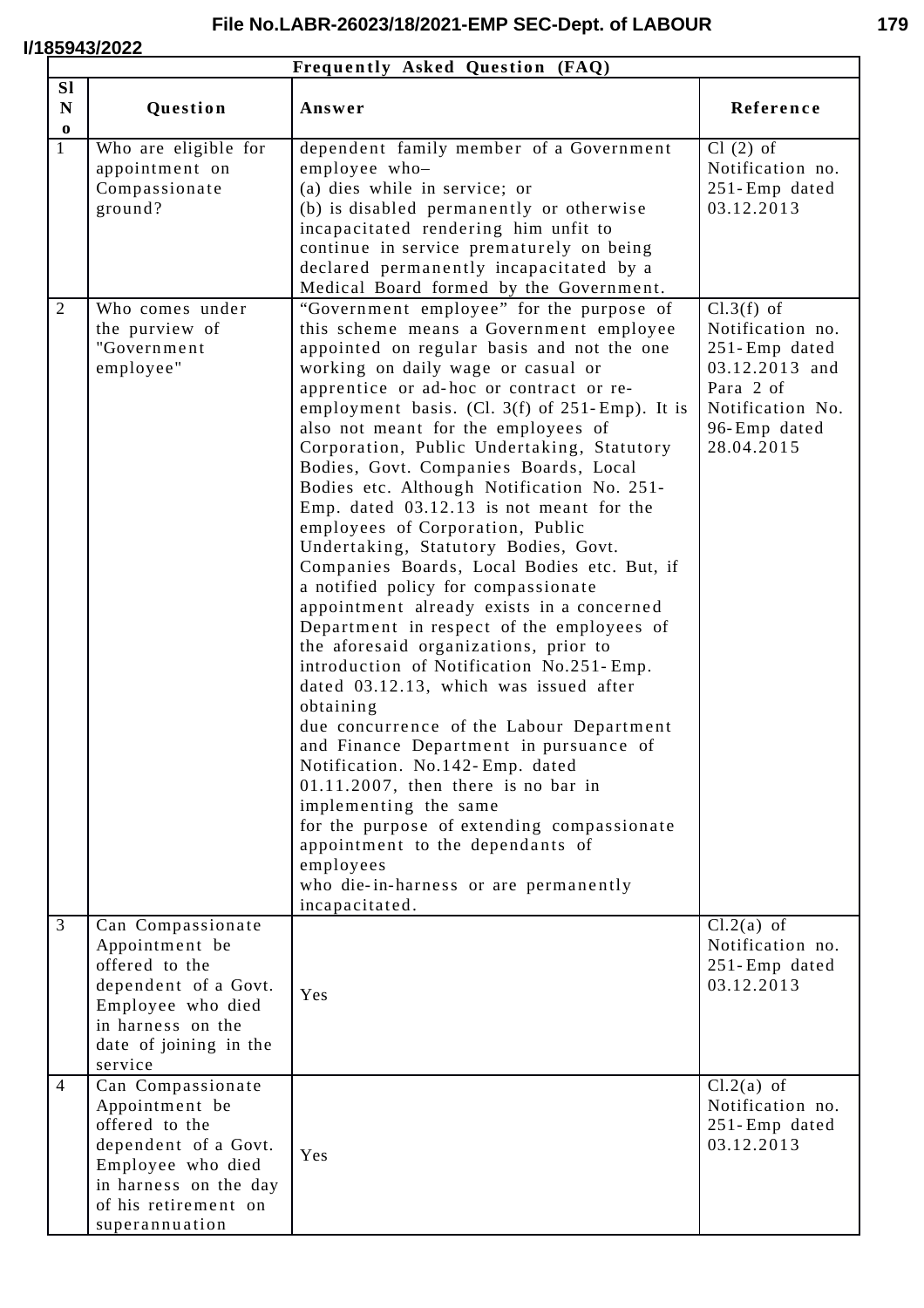#### *<u>I/</u>*

|                | 185943/2022                                                                                                                                                           |                                                                                                                                                                                                                                                                                                  |                                                                                                                                                            |
|----------------|-----------------------------------------------------------------------------------------------------------------------------------------------------------------------|--------------------------------------------------------------------------------------------------------------------------------------------------------------------------------------------------------------------------------------------------------------------------------------------------|------------------------------------------------------------------------------------------------------------------------------------------------------------|
| $5^{\circ}$    | Is 26-Emp dated<br>01.03.2016<br>applicable for an<br>employee who died<br>before 02.04.2008                                                                          | No.                                                                                                                                                                                                                                                                                              | $Cl.14(bb)$ of<br>Notification no.<br>26-Emp dated<br>01.03.2016                                                                                           |
| 6              | Can any undisposed<br>cases be processed<br>where the<br>death/permanent<br>incapacitation occurs<br>before 02.04.2008                                                | If the proforma application has been<br>submitted within two years of<br>death/retirement due to permanent<br>incapacitation, it can be processed                                                                                                                                                | Cl. $14(a)$ & $14(b)$<br>of Notification<br>no. 251-Emp<br>dated<br>03.12.2013                                                                             |
| $\overline{7}$ | What are the<br>relevant guidelines<br>for the undisposed<br>cases                                                                                                    | (A) The cases where the<br>death/incapacitation occurs before<br>02.04.2008 comes under the purview of 251-<br>Emp dated 03.12.2013<br>(B) The cases where the<br>death/incapacitation occurs after<br>02.04.2008 are guided by 251-Emp dated<br>03.12.2013 read with 26-Emp dated<br>01.03.2016 | Cl.14(a) & 14(b)<br>of Notification<br>no. 251-Emp<br>dated<br>03.12.2013 read<br>with $Cl.14(bb)$<br>of Notification<br>no. 26-Emp<br>dated<br>01.03.2016 |
| 8              | At which stage of<br>procedure, a case<br>can be considered as<br>'disposed'                                                                                          | on the date of issuance of the order of final<br>decision by the Administrative Department                                                                                                                                                                                                       |                                                                                                                                                            |
| 9              | What is the minimum<br>age for submitting<br>application for<br>appointment on<br>compassionate<br>ground                                                             | 18 Years (As per Recruitment Rules)                                                                                                                                                                                                                                                              | $Cl.6(c)$ of<br>Notification no.<br>251-Emp dated<br>03.12.2013                                                                                            |
| 10             | Is plain paper<br>application valid for<br>appointment in<br>compassionate<br>ground                                                                                  | N <sub>0</sub>                                                                                                                                                                                                                                                                                   | Notification no.<br>26-Emp dated<br>01.03.2016                                                                                                             |
| 11             | In case of premature<br>retirement due to<br>incapacitation, how<br>much span of service<br>is left to reach the<br>normal date of<br>retirement on<br>superannuation | Two Years                                                                                                                                                                                                                                                                                        | $Cl.6(b)$ of<br>Notification no.<br>251-Emp dated<br>03.12.2013                                                                                            |
| 12             | In case of missing<br>Govt. employee, how<br>much span of service<br>has to be left to<br>reach the normal<br>date of retirement on<br>superannuation                 | Five Years                                                                                                                                                                                                                                                                                       | $Cl.13(b)(i)$ of<br>Notification no.<br>251-Emp dated<br>03.12.2013                                                                                        |
| 13             | Is married daughter,<br>who got married<br>before the date of<br>death or<br>incapacitation<br>eligible for<br>compassionate<br>appointment                           | N <sub>0</sub>                                                                                                                                                                                                                                                                                   | $Cl.3(d)$ of<br>Notification no.<br>251-Emp dated<br>03.12.2013                                                                                            |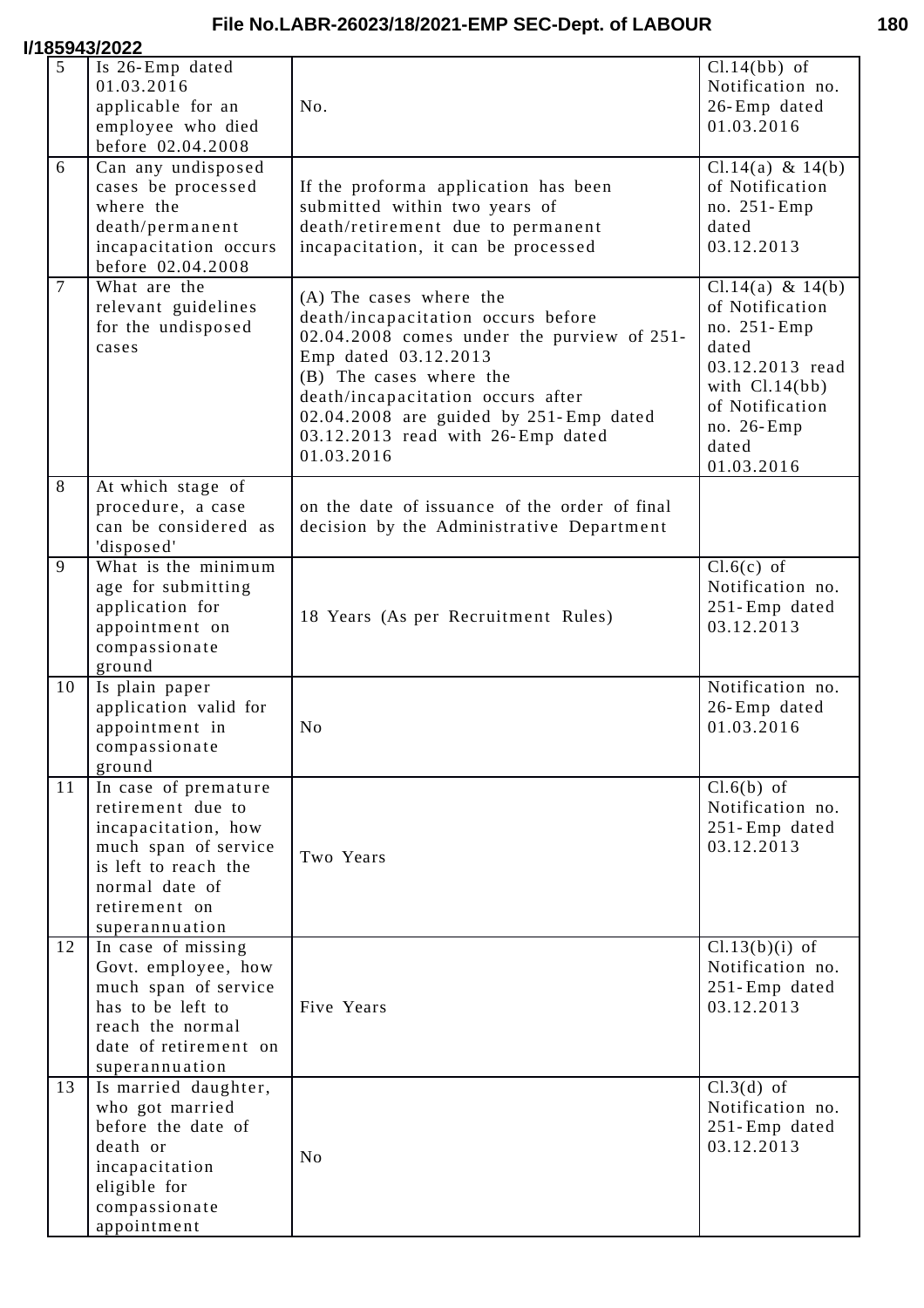| I/185943/2022 |  |
|---------------|--|
|               |  |

|    | 85943/2022                                                                                                                                               |                                                                                                                                                                                                                                                                                                                                                                                                                                                                                                   |                                                                           |
|----|----------------------------------------------------------------------------------------------------------------------------------------------------------|---------------------------------------------------------------------------------------------------------------------------------------------------------------------------------------------------------------------------------------------------------------------------------------------------------------------------------------------------------------------------------------------------------------------------------------------------------------------------------------------------|---------------------------------------------------------------------------|
| 14 | Is divorcee daughter<br>eligible for<br>compassionate<br>appointment                                                                                     | A divorcee daughter, who has become<br>dependent on the family, and the divorce<br>petition was filed before the death/<br>permanent incapacitation of the Govt.<br>employee. She must have obtained decree of<br>divorce issued by the competent authority of<br>an Hon'ble court, either before or after the<br>death of the Government Employee. In case<br>she has been receiving any maintenance<br>cost from her husband, the same will be<br>taken into account to decide her eligibility. | $Cl.3(dd)$ of<br>Notification no.<br>26-Emp dated<br>01.03.2016           |
| 15 | Is legally adopted<br>son/daughter eligible<br>for compassionate<br>appointment                                                                          | Yes, but adoption must be occurred before<br>the death/ permanent incapacitation or<br>missing of the Govt. employee                                                                                                                                                                                                                                                                                                                                                                              | $Cl.3(b) \& 3(c)$ of<br>Notification no.<br>251-Emp dated<br>03.12.2013   |
| 16 | In case of missing<br>Govt. employee,<br>what is the time limit<br>for submitting<br>application                                                         | Two years from the date of missing                                                                                                                                                                                                                                                                                                                                                                                                                                                                | $Cl.13(a)$ of<br>Notification no.<br>251-Emp dated<br>03.12.2013          |
| 17 | What is the upper<br>and lower age limit<br>for making<br>compassionate<br>appointment                                                                   | The age limits would be based on the<br>Recruitment<br>Rules of the post to which the<br>compassionate<br>appointment is proposed to be made                                                                                                                                                                                                                                                                                                                                                      | $Cl.6(c)$ of<br>Notification no.<br>251-Emp dated<br>03.12.2013           |
| 18 | Whether upper age<br>limit<br>prescribed for a post<br>can be relaxed while<br>making appointment<br>on<br>compassionate<br>ground                       | Yes, Condonation of excess in age in case of<br>eligible cases will be made by the respective<br>Head of the Department or their<br>subordinate Officer who are competent to<br>make the compassionate appointment as per<br>existing provision                                                                                                                                                                                                                                                   | $Cl.6$ ; Note $(a)$ of<br>Notification no.<br>251-Emp dated<br>03.12.2013 |
| 19 | Can compassionate<br>appointment be<br>made<br>against a Group 'A'<br>or Group 'B' post?                                                                 | No.                                                                                                                                                                                                                                                                                                                                                                                                                                                                                               | $Cl.4$ of<br>Notification no.<br>251-Emp dated<br>03.12.2013              |
| 20 | Whether a person<br>who does<br>not fulfil educational<br>qualification of a<br>post can be<br>appointed on<br>compassionate<br>ground?                  | Yes, Relaxation in educational qualification<br>may be granted in eligible cases for the<br>appointment to Group 'D' post with the<br>approval of the concerned departmental<br>Additional Chief Secretary/Principal<br>Secretary/Secretary                                                                                                                                                                                                                                                       | Notification no.<br>165-Emp dated<br>04.06.2015                           |
| 21 | Which cases come<br>under the purview of<br>Cl $10(aa)$ of<br>Notification No. 26-<br>Emp dated<br>01.03.2016 under<br>the heading "Belated<br>Requests" | The exceptional undisposed cases as<br>mentioned in the said clause where the<br>death occurs on and after 02.04.2008 and<br>complies with the revised instructions as<br>stated in Notification No 26-Emp dated<br>01.03.2016                                                                                                                                                                                                                                                                    | $Cl.14(bb)$ of<br>Notification no.<br>26-Emp dated<br>01.03.2016          |
| 22 | How to calculate<br>family income for<br>appointment on<br>compassionate<br>ground                                                                       | (I) Total family pension per month (Basic<br>Pension and Dearness Relief, Medical<br>Allowance).<br>(II) Monthly interest income @ 8% p.a. on                                                                                                                                                                                                                                                                                                                                                     | $Cl.6(a)$ of<br>Notification no.<br>251-Emp dated<br>03.12.2013           |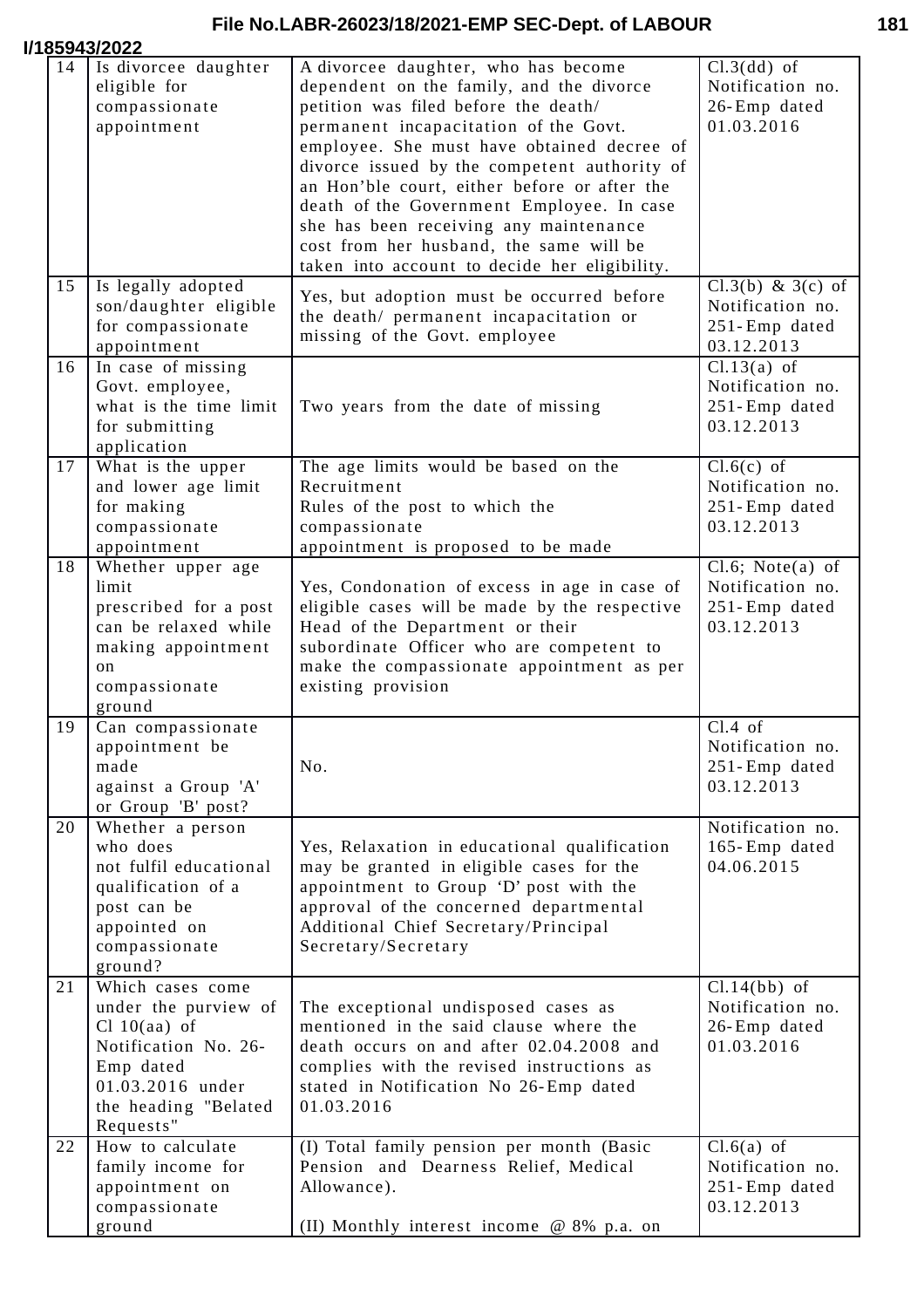|    |                                                                                                       | the total amount received by the family after<br>death of the employee or retirement of the<br>incapacitated employee (Gratuity, Leave<br>Encashment, any other payments excepting<br>$GPF$ ).<br>Provided that, where an ex-employee had to<br>incur medical expenses as indoor patient<br>prior to and leading to his<br>death/incapacitation, such expenses is<br>deducted from the amount received. All such<br>expenses must be supported by original<br>receipt/Cash memo, hospital discharge<br>Certificates.<br>(III) Monthly income from movable and<br>immovable properties (the family members<br>shall submit declaration on the matter).<br>(IV) Monthly income of the dependents of<br>the ex-employee named in the application<br>(the family members shall submit<br>declaration on the matter). |                                                                                    |
|----|-------------------------------------------------------------------------------------------------------|------------------------------------------------------------------------------------------------------------------------------------------------------------------------------------------------------------------------------------------------------------------------------------------------------------------------------------------------------------------------------------------------------------------------------------------------------------------------------------------------------------------------------------------------------------------------------------------------------------------------------------------------------------------------------------------------------------------------------------------------------------------------------------------------------------------|------------------------------------------------------------------------------------|
| 23 | What is the family                                                                                    | (a) The family is indigent and deserves                                                                                                                                                                                                                                                                                                                                                                                                                                                                                                                                                                                                                                                                                                                                                                          | $Cl.6(a)$ of                                                                       |
|    | income celling to get<br>eligibility for<br>compassionate<br>appointment                              | immediate assistance for relief from<br>financial destitution. For this any of the<br>following two conditions is to be satisfied.<br>(i) The monthly income of the family falls<br>below 90 per cent of the gross monthly<br>salary of the employee before death or<br>premature retirement.<br>(ii) The monthly income of the family falls<br>below the minimum salary of a Group-D<br>employee (in case of Group-D employees) or<br>the minimum salary of a Lower Division<br>Clerk (in case of employees other than<br>those belonging to the Group-D).<br>The gross monthly salary, for the purpose of<br>this definition shall mean, basic pay (Band<br>Pay + Grade Pay), dearness allowance,<br>house rent allowance and medical<br>allowance.                                                            | Notification no.<br>251-Emp dated<br>03.12.2013                                    |
| 24 | What is the time                                                                                      |                                                                                                                                                                                                                                                                                                                                                                                                                                                                                                                                                                                                                                                                                                                                                                                                                  | Revised                                                                            |
|    | limit to submit<br>application for<br>compassionate<br>appointment for any<br>undisposed cases        | Within Two Years of death/retirement due to<br>permanent incapacitation                                                                                                                                                                                                                                                                                                                                                                                                                                                                                                                                                                                                                                                                                                                                          | provision of Cl.<br>$10(a)$ vide<br>Notification No.<br>26-Emp dated<br>01.03.2016 |
| 25 | In which posts<br>compassionate<br>appointments are<br>accorded                                       | Appointment on compassionate ground can<br>be made to Group-C post only on probation<br>as per existing rules and to Group-D post on<br>regular basis and that is only after vacancies<br>meant for in the exempted categories are<br>available. The appointing authority will have<br>the right to appoint a dependent either to a<br>Group-C or a Group-D post even if the<br>dependent is qualified for Group-C post                                                                                                                                                                                                                                                                                                                                                                                          | $Cl.9(a)$ of<br>Notification no.<br>251-Emp dated<br>03.12.2013                    |
| 26 | Whether Roster<br>Point for filling up<br>vacancies applicable<br>for appointment on<br>compassionate | Yes                                                                                                                                                                                                                                                                                                                                                                                                                                                                                                                                                                                                                                                                                                                                                                                                              | $Cl.9(a)$ & 9(b) of<br>Notification no.<br>251-Emp dated<br>03.12.2013             |